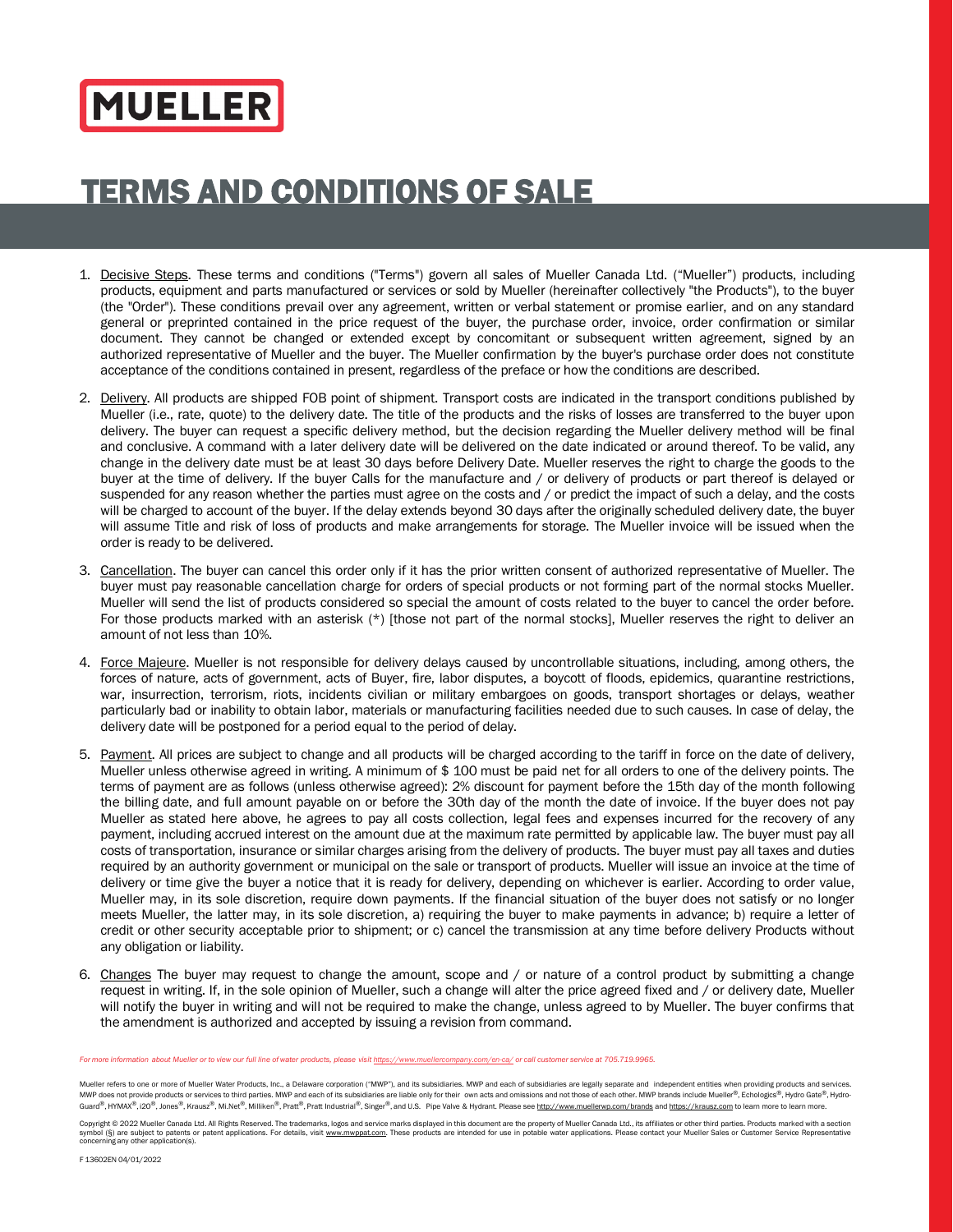- 7. Returns. No returns will be accepted by Mueller without Buyer first obtaining Mueller's written consent. Unused standard catalog items, delivered as ordered, may be returned, with proper authorization, for credit. Non-catalog or specially manufactured items, delivered as ordered, may not be returned, unless Mueller can reasonably locate an alternative purchaser. All authorized returns are subject to inspection to verify merchantability and will be assessed a minimum 20% restocking charge.
- 8. Compensation. Buyer agrees to indemnify, hold harmless and defend Mueller, including its companies affiliates , officers, employees, agents, subcontractors, suppliers and representatives in respect of any judgment, losses, damages, expense, cost and obligation , including defense costs and legal fees arising from lawsuits , claims or claims for personal injury, death, property damage or other liability arising or presumed resulting from an act or omission of the buyer or Mueller can be connected in any way with the order or products, that such claims are based on contract, warranty, tort (including, among others, active or passive negligence), strict liability, breach of any applicable law or any other alleged misconduct. In the If the above obligation to indemnify the buyer Mueller is prohibited by applicable law and these conditions are in place, the obligation created hereunder shall be void, but only to the extent that prohibition. Other compensation to the buyer obligations remain in effect and shall be respected by the parties.
- 9. Insurance. Buyer agrees to contact only their insurer to recover damages for loss or injury, and waives any right of recovery against Mueller by subrogation.
- 10. Limitation of Liability. The remedies set forth herein are exclusive and the total liability of Mueller, including its affiliates, officers, employees, agents, its subcontractors, suppliers and its representatives in respect of the order or any breach thereof, whether based on contract, warranty, tort, indemnity, strict liability or otherwise, shall not exceed the amount of the order of Products agreed to the origin of the claim. In any case the buyer claims damages for a product defective or non-compliant, the exclusive remedy of the purchaser and the sole responsibility of Mueller will be those expressly provided in the Warranty section. IN NO EVENT SHALL EITHER BEFORE OR AFTER THE PERFORMANCE OF ITS OBLIGATIONS PROVIDED IN CONTRACT, MUELLER BE LIABLE FOR ANY SPECIAL, CONSEQUENTIAL OR PUNITIVE DAMAGES (INCLUDING, AMONG OTHERS, FOR LOSS OF USE, REVENUE OR PROFITS, INVENTORY OR USE FEES, COST OF CAPITAL OR CUSTOMER CLAIMS) SUFFERED BY THE PURCHASER OR ANY THIRD PARTY.
- 11. Warranty. Mueller warrants its products as specified in the Mueller Canada Ltd. Product Warranty Statement located at [Mueller](https://www.muellerwaterproducts.com/sites/default/files/Mueller%20Canada%20Ltd.%20Product%20Warranty%20Statement%20%2804-01-2022%29.pdf)  [Canada Ltd. Product Warranty Statement \(04-01-2022\).pdf](https://www.muellerwaterproducts.com/sites/default/files/Mueller%20Canada%20Ltd.%20Product%20Warranty%20Statement%20%2804-01-2022%29.pdf) [\(www.muellerwaterproducts.com/terms-conditions\)](https://www.muellerwaterproducts.com/terms-conditions).
- 12. Compensation. Any amount that the buyer has to Mueller under an order will be due and payable in accordance with payment terms of the order. The buyer may not offset this amount or part of the amount, whether liquidated or not, a sum he claims become due or payable to affiliates under other transactions with Mueller or one of its affiliated companies.
- 13. Non-disclosure and non-use of information Mueller. The buyer agrees not to disclose any data or Mueller information regarding this command, or not to give access to any third party without the written consent of Mueller.
- 14. Export / import. Buyer agrees to comply with all applicable laws and / or any applicable control regulations imports and exports, including, among others, those in the United States and / or other jurisdictions which may come product or where they can be delivered. In any case the buyer cannot use, transfer, distribute, import, export or re-export of products in violation of applicable laws and regulations.
- 15. Taxes. Unless otherwise agreed, the price charged by Mueller for products is fixed and does not include sales tax, the tax use, excise tax, tax on the value added tax on goods and services, business tax (franchise or privilege) or any other right, charge or tax. Mueller is not responsible for the payment of these taxes.
- 16. Assignment. The purchaser may not assign the order or any part thereof without the prior written consent of Mueller.
- 17. Waiver. The default Mueller to claim their rights, in whole or in part, during the non-compliance of an order constitutes not a waiver of such rights in respect of such breach or any subsequent non-compliance, and the acceptance of any payment for a service does not constitute either an implied waiver. No waiver of a right does not apply to any other right Mueller has nor assigns, and any such waiver shall not extend to a similar subsequent breach or not.
- 18. Divisibility. In the event that any provision of these conditions are found to be illegal, invalid or unenforceable for any reason whether this provision shall be null and void for the purposes of the dispute in question and all other provisions remain valid and in force.
- 19. Limit for bringing an action. It is agreed that no prosecution or legal action or other proceedings will be instituted against one or other of the parties more than one (1) year after the cause of action or business more than one (1) year after the birth of the complaint, according to the shortest period that we know or not the time of birth of the claim or whether based on tort, contract or any other legal theory.